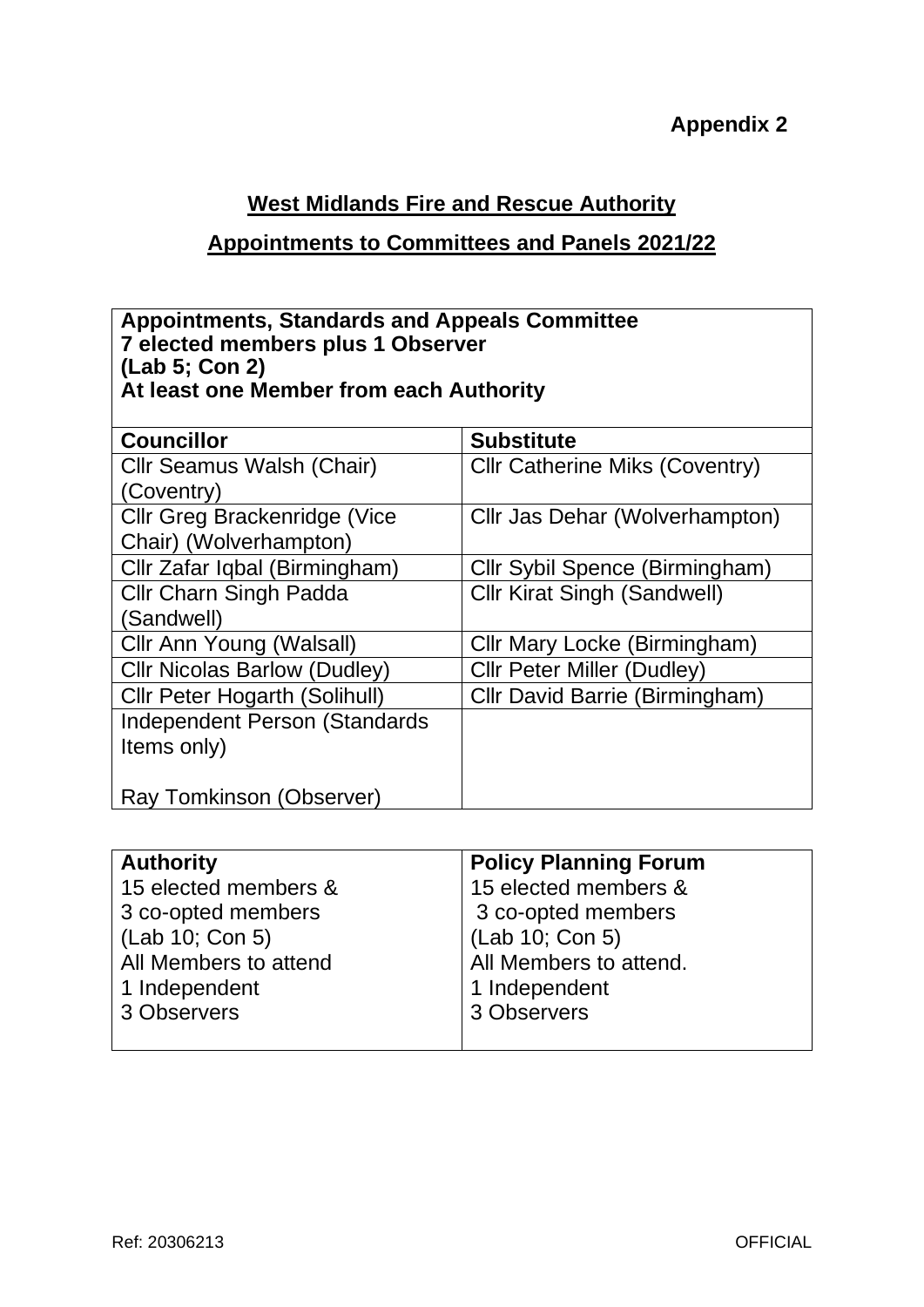### **Scrutiny Committee (7 elected members) (Lab 5; Con 2)**

| <b>Plus 1 Co-opted Member (Non-Voting)</b> |                                       |  |
|--------------------------------------------|---------------------------------------|--|
| <b>Councillor</b>                          | <b>Substitute</b>                     |  |
| Cllr Sybil Spence (Chair)                  | Cllr Zafar Iqbal (Birmingham)         |  |
| (Birmingham)                               |                                       |  |
| Cllr Mary Locke (Vice Chair)               | Cllr Zafar Iqbal (Birmingham)         |  |
| (Birmingham)                               |                                       |  |
| Cllr Jas Dehar (Wolverhampton)             | <b>CIIr Catherine Miks (Coventry)</b> |  |
| <b>Cllr Kirat Singh (Sandwell)</b>         | <b>Cllr Charn Singh Padda</b>         |  |
|                                            | (Sandwell)                            |  |
| Cllr Ann Young (Walsall)                   | <b>Cllr Charn Singh Padda</b>         |  |
|                                            | (Sandwell)                            |  |
| <b>CIIr Nicolas Barlow (Dudley)</b>        | <b>Cllr Peter Hogarth (Solihull)</b>  |  |
| Cllr David Barrie (Birmingham)             | Cllr Kenneth Ferguson (Walsall)       |  |
| Co-opted Member                            |                                       |  |
| (tbc by ABCA)                              |                                       |  |

#### **Collaboration and Transformation Committee 7 elected members (Lab 5; Con 2)**

### **West Midlands Police & Crime Commissioner Plus 1 Co-opted Member (Non-Voting)**

| <b>Councillor</b>                     | <b>Substitute</b>                   |
|---------------------------------------|-------------------------------------|
| Cllr Jas Dehar (Chair)                | <b>Cllr Greg Brackenridge</b>       |
| (Wolverhampton)                       | (Wolverhampton)                     |
| <b>Cllr Kirat Singh (Vice Chair)</b>  | <b>Cllr Charn Singh Padda</b>       |
| (Sandwell)                            | (Sandwell)                          |
| <b>Cllr Catherine Miks (Coventry)</b> | <b>Cllr Seamus Walsh (Coventry)</b> |
| Cllr Zafar Iqbal (Birmingham)         | Cllr Sybil Spence (Birmingham)      |
| Cllr Mary Locke (Birmingham)          | Cllr Sybil Spence (Birmingham)      |
| <b>CIIr Nicolas Barlow (Dudley)</b>   | <b>Cllr Peter Miller (Dudley)</b>   |
| <b>Cllr Peter Hogarth (Solihull)</b>  | Cllr David Barrie (Birmingham)      |
| <b>Simon Foster (West Midlands</b>    |                                     |
| Police & Crime Commissioner)          |                                     |
| <b>Professor Simon Brake</b>          |                                     |